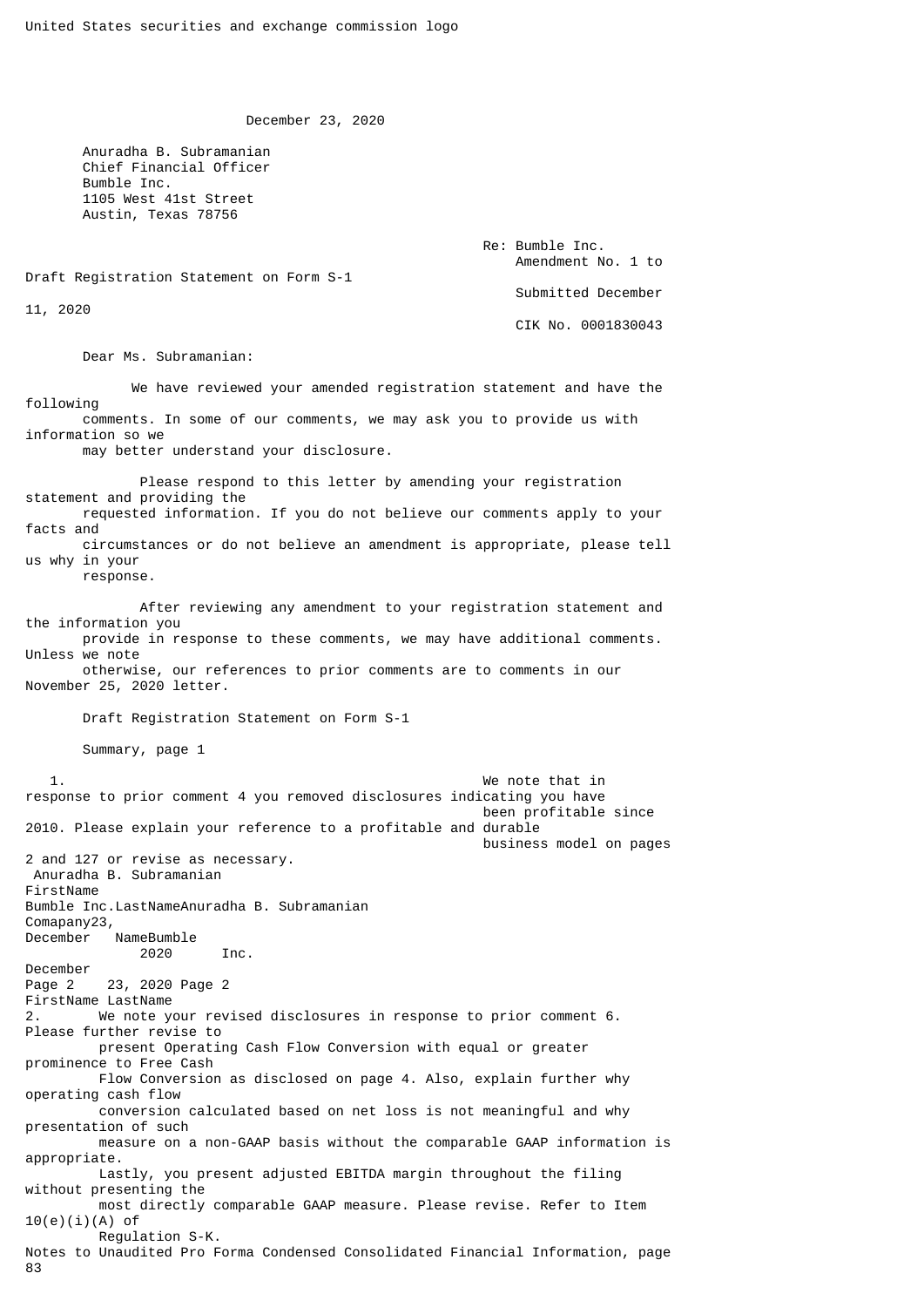3. We note your revised disclosures in response to prior comment 9. Please further revise to include the amount of controlling equity interest in Bumble Holdings and state whether you have the obligation to absorb losses and receive benefits from Bumble Holdings. Also, clarify whether you consider Bumble Holdings to be a VIE and, if so, whether you are the primary beneficiary. Refer to ASC 810-10-25. 4. We note your revised pro forma disclosures. Please note that once this information is finalized and actual amounts are provided, we may have further questions regarding your pro forma adjustments related to the Reorganization and Offering Transactions. Buzz Holdings L.P. Unaudited Condensed Consolidated Balance Sheets, page F-30 5. Please explain further why the \$119 million loan issued to Beehive as part of the Sponsor Acquisition was recorded as a reduction of Limited Partners' Interest. Also, clarify why the amount of Limited Partners' interests here does not agree to the amount in the Condensed Consolidated Statement of Changes in Equity at September 30, 2020. Please also revise to reflect the outstanding units in the equity statement. Notes to Unaudited Condensed Consolidated Financial Statements Note 11 Stock Based Compensation, page F-48 6. You disclose that the predecessor stock-based compensation plans were terminated in connection with the Acquisition. However, you provide placeholder disclosures on page 122 under a "prior to the Sponsor Acquisition" heading, which includes the aggregate intrinsic value of such outstanding stock options based on the assumed initial public offering price. Please tell us whether the predecessor stock options are still outstanding as of September 30, 2020, and if so, the nature of such awards and how those relate to your disclosure on page 122.<br>We note your response t We note your response to prior comment 22. Please further explain to us the reasons for the significant increase in the fair value of the Class B Units used to value the awards granted in August 2020 compared to the fair value used for the June 2020 grants. In this regard, you refer to the sustained improvement in the industry and an increase in market multiples compared to those as of the date of the acquisition in January; however, it is Anuradha B. Subramanian Bumble Inc. December 23, 2020 Page 3 unclear how this addresses the 164% increase in fair value from June 2020 to August 2020. Also, explain further your reliance on the January 29, 2020 purchase price valuation to determine the fair value of awards granted five months later. 8. Please clarify for us whether the liquidity event related to the exit-vesting Class B and Incentive Units will be satisfied by any events related to the Offering Transactions such as the purchase of outstanding Units from pre-IPO owners. If so, revise to disclose the amount of compensation expense that will be recognized upon such events and tell us your consideration to include adjustments for such amounts in your pro forma financial statements. You may contact Melissa Kindelan, Staff Accountant at (202) 551-3564 or Kathleen Collins, Accounting Branch Chief at (202) 551-3499 if you have questions regarding comments on the financial statements and related matters. Please contact Mitchell Austin, Staff Attorney at

(202) 551-3574with any other questions.